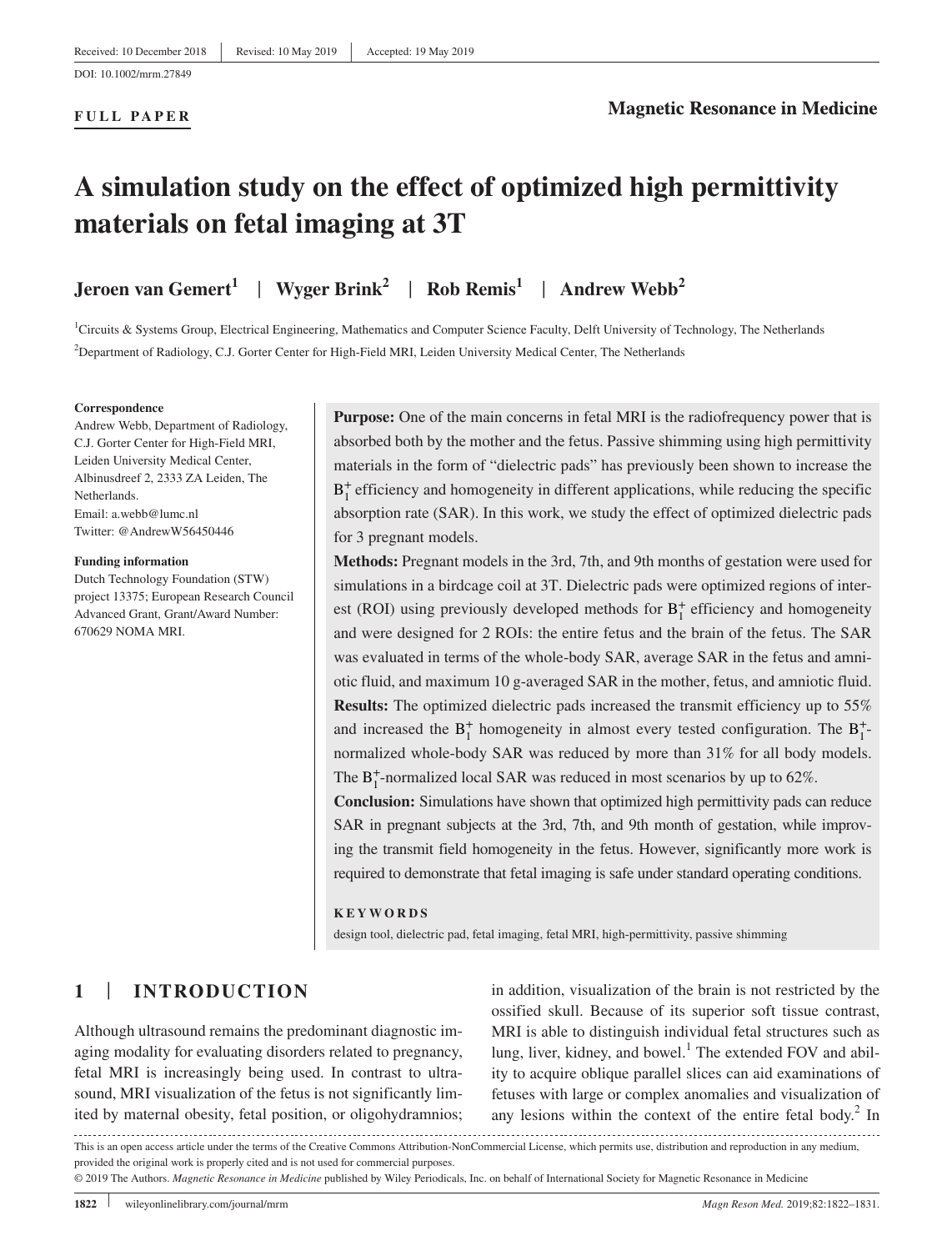VAN GEMERT ET AL. 1823<br>**Magnetic Resonance in Medicine** 

particular, studies of the fetal brain and general central nervous systems (CNS) disorders are increasing in number and diagnostic quality.<sup>3</sup>

Fetal MRI is mainly performed at 1.5T, but there is a growing interest in  $3T<sup>4-6</sup>$ . The increase in field strength results in an increase in SNR, which is beneficial because the spatial resolution can be increased and the acquisition times can be reduced. Acquiring high quality images is more challenging, however, as for higher field strength the wavelength of the RF field is reduced. Consequently, interference effects occur that may decrease the uniformity and efficiency of the RF transmit field  $(B_1^+)$ , which can degrade image quality.<sup>7-9</sup>

Another concern in fetal MR is the amount of radiofrequency power deposited in the fetus, as well as the mother, particularly with respect to the presence of very high conductivity amniotic fluid. The allowed specific absorption rate (SAR) is defined by the International Electrotechnical Commission (IEC) standards in terms of whole‐body SAR  $(SAR<sub>wh</sub>)$ , and head-averaged SAR. IEC 60601-2-33 suggests that pregnant women should undergo only scans that are performed in normal operating mode that limits the SAR<sub>wb</sub> to 2 W/kg. Additional limits are specified for local transmit coils in terms of the local SAR (SAR<sub>10g</sub>; the SAR averaged over any 10 g of tissue), limiting to 10 W/kg in the head and torso and 20 W/kg in extremities, however, these limits do not apply to body coils.

A number of previous studies have investigated via electromagnetic (EM) simulations the SAR experienced both by the mother and the fetus at 1.5T and 3T.<sup>10-15</sup> Hand et al.<sup>11,12</sup> and Pediaditis et al. $^{14}$  used a finite integration technique (FIT): the former considered a truncated model of a 28‐wk pregnant woman at 1.5T and 3T, while the latter looked at a whole‐body 30‐wk pregnant female model at fields between 0.3T and 4T. Both studies showed that local SAR in the mother exceeded 10 W/kg before the maternal wholebody averaged SAR reached 2 W/kg. Other studies have used finite difference time domain (FDTD) methods for their simulations at 1.5T and 3T. Wu et al. $^{13}$  considered pregnant female models from 1–9 mo gestation and determined that the local SAR within the mother exceeded 10 W/kg at both field strengths in normal operating mode (i.e., 2 W/kg whole body SAR). Other studies have assessed the effects of small changes in the position of the fetus with respect to the center of the transmitting RF coil and found relatively small (<10%) differences in local SAR.<sup>16</sup>

Some studies have extended the SAR analysis to also estimate temperature increases within the mother and fetus<sup>10,11</sup> using the Pennes Bioheat equation<sup>17</sup> and the thermoregulation model presented by Laakso and Hirata.<sup>18</sup> In the most recent simulation study, Murbach et  $al<sup>10</sup>$  investigated the effect of using RF‐shimming on a dual‐transmit 3T system in terms of the SAR and temperature rise both in the mother and fetus at different gestational stages. Their general conclusions were that RF shimming can reduce the local SAR in the mother but conversely can increase the whole‐body SAR and peak temperature in the fetus.

An alternative method to tailor the transmit field and SAR distribution is passive RF shimming using high permittivity materials.<sup>19</sup> For 3T applications, these materials typically have a relative permittivity on the order of 300–1000 and function by inducing a strong secondary magnetic field in their vicinity. Several studies performed in adults at 3T have reported a higher  $B_1^+$  efficiency and/or homogeneity, leading to a reduced input power requirement and reduced  $SAR_{wh}$  and local  $SAR$ .<sup>19-26</sup> The potential benefits of using high permittivity materials in fetal MRI have been indicated previously,  $27.28$  but these studies did not address the full parametric design of the materials and did not take into account the different gestational stages.

In general, for passive RF shimming the dimensions, location, and constitution of the high permittivity material need to be optimized in an application‐specific manner. A common approach is to perform a parametric optimization study using electromagnetic field solvers, based on a systematic trial‐and‐error approach. As each of these simulations involve a heterogeneous body model and a detailed model of the RF coil, such procedures typically take multiple days for a single application. In previous works, we have developed an advanced reduced order modeling technique to accelerate pad evaluations by characterizing stationary components such as the RF coil and body model in an offline‐stage and compressing the resulting model. This yielded up to 4 orders of magnitude of acceleration compared to commercial software and enabled the automated design of dielectric pads in under 1 min.<sup>29</sup> The resulting framework is, however, body‐model‐specific, and optimization results obtained in a generic model are not likely to be optimal when the subject anatomy is substantially different, particularly in the case of fetal imaging.

In this paper, we use the design approach described above for a full investigation of the use of using high permittivity materials in fetal imaging at 3T. Following these modeling and optimization procedures, we design the dielectric materials to maximize  $B_1^+$  efficiency and  $B_1^+$  homogeneity in a specific region of interest (ROI) (i.e., the brain of the fetus and the whole fetus). In practice, the increased transmit efficiency means that less input power is needed to reach the same average  $B_1^+$  magnitude (i.e. the same tip angle in a given imaging protocol) in the ROI than without dielectric pads. We evaluated the resulting  $B_1^+$  fields and SAR normalized to  $B_1^+$  in different areas of the mother and fetus for different gestational stages as well as positions within the RF coil. A sensitivity analysis was also performed to estimate the effects of realistic variations in position of the pads in a clinical setting.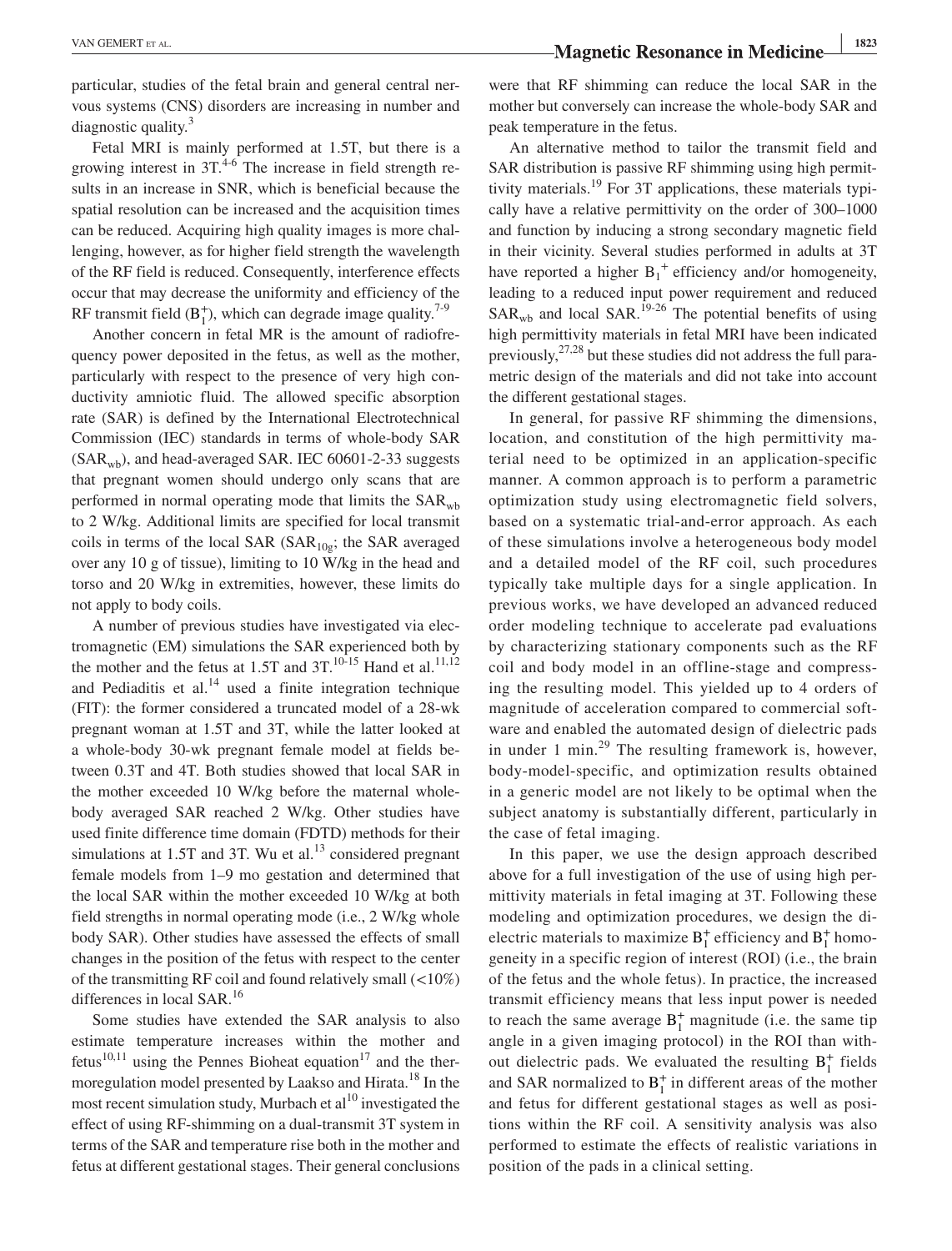

**FIGURE 1** Pregnant body models in the 3rd, 7th, and 9th mo of gestation. (A) The pad design domain is the region to which every dielectric pad is confined. The imaging landmarks (the middle of the fetus and the brain of the fetus) are shown on the right side. (B) A visualization of the pad design domain (in blue) is shown for the 7th mo of gestation

# **2** | **METHODS**

### **2.1** | **Configuration**

For the EM simulations, a wide‐bore high‐pass birdcage body coil was used with a diameter of 750 mm, and a shield diameter of 800 mm. The shielded coil was tuned to operate in quadrature mode at a frequency of 128 MHz using 33.25 pF capacitators in the end rings. Female body models were obtained at 5 mm isotropic resolution through the Virtual Family data set $30$  at the 3rd, 7th, and 9th month of gestation (with the fetus positioned head‐down), and were incorporated either on a 7.5 mm or a 3.75 mm discretized uniform grid for B+ <sup>1</sup> field simulations and SAR evaluations, respectively. A resolution of 7.5 mm was sufficient to accurately model the  $B_1^+$  fields, which was tested by comparing transmit efficiency and homogeneity values to those obtained using a 2.5 mm model (data not shown): the results were within 1% of each other. For the SAR simulations, a higher spatial resolution grid was used to better model the isolating material around the dielectric pad. The high permittivity materials were defined with appropriate density and electrical conductivity, to ensure proper SAR calculations and averaging. The region in which high permittivity materials can be placed, referred to as the "pad design domain," was defined as a 1.5 cm thick layer enclosing the body model from groin to breast as illustrated in Figure 1. The pregnant body models can be shifted in the body coil such that different ROIs can be positioned in the magnet isocenter. All field quantities were computed and processed using XFdtd software (v.7.4.0.3, Remcom State College, PA). The  $B_1^+$  field quantities were normalized to 1 W input power, whereas the  $SAR_{10g}$  data were normalized to

a whole‐body SAR of 2 W/kg. Furthermore, normalized the  $B_1^+$  and SAR results were normalized to the average  $B_1^+$  magnitude achieved in the ROI when no dielectric pad is being used.

## **2.2** | **Designing dielectric pads**

An efficient forward model was used to evaluate the electromagnetic fields with a dielectric pad in place as described in Christ et al.<sup>31</sup> and van Gemert et al.<sup>32</sup> A dielectric pad design tool encompassing the methods summarized below is also freely available at [https://paddesignt](https://paddesigntool.sourceforge.io) [ool.sourceforge.io](https://paddesigntool.sourceforge.io) for 3T body imaging and 7T neuroimaging applications. To this end, the computational domain was divided into a domain that is stationary (i.e., containing the heterogeneous body model and RF transmit coil) and a domain that is dynamic (i.e., the pad design domain). The design domain allows defining dielectric pads with any location, geometry, and constitution, provided that the pad is confined within this domain. For every pad simulation, the stationary components remain unaffected and hence they can be characterized in advance by computing the pad‐independent background fields and by constructing a so‐called field response library. Subsequently, only the perturbation because of the dielectric pad on the stationary electromagnetic fields needs to be computed. As the pad design domain is small with respect to the original full computational domain, only a small problem needs to be solved and hence the computational times for dielectric pad evaluations are accelerated.

The computational times were accelerated further by applying a projection‐based reduced order modeling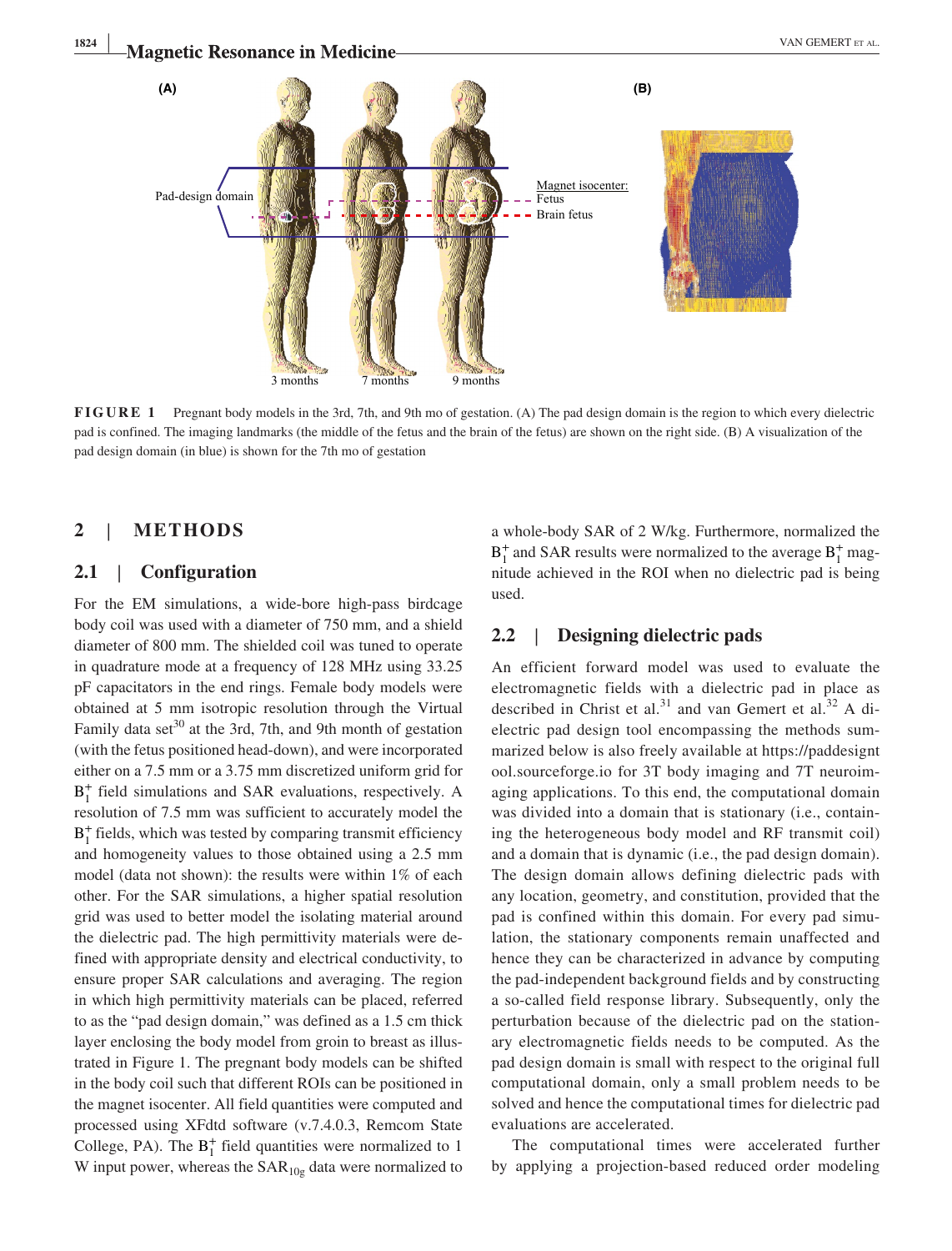technique.29 In this method, the degrees‐of‐freedom for the dielectric pad are restricted to reduce the solution space and the complexity of the model. For that reason, the forward model was parameterized in terms of the pad's width, height, location, and constitution by the parameter vector  $\mathbf{p} = [\varepsilon; \text{width}; \text{height}; \text{location}]$ . The parameter vector also allows for the definition of 2 dielectric pads. Furthermore, the pad design domain was divided into small subdomains, on average 2.5 cm in width and 2.3 cm in height, by assigning the same material properties to grid edges that belong to a given non‐overlapping subdomain. To exploit the reduced solution space because of the subdomains and the parameterization, a reduced order model was created following the procedure described in van Gemert et al.<sup>29</sup> In this same work, it was shown that the reduced order model produces a negligible error. This allows for field computations that are up to 4 orders of magnitude faster than conventional EM solvers such as XFdtd.

The dielectric pads were designed by optimizing the  $B_1^+$ field in a given ROI for a certain dielectric pad parameter vector **p**. The  $B_1^+$  field was optimized as this is the primary effect of dielectric materials: the increase in transmit efficiency can then be used to reduce whole‐body SAR. This was achieved by minimizing a cost function C(**p**) that measures the discrepancy between the desired  $B_1^+$  magnitude and the modeled  $B_1^+$  magnitude within the ROI, defined as

$$
C(\mathbf{p}) = \frac{1}{2} \frac{\|B_1^+(\mathbf{p}) - B_1^{+;desired}\|_{2;ROI}^2}{\|B_1^{+;desired}\|_{2;ROI}^2},
$$
 (1)

where  $B_1^{+, desired}$  is the desired  $B_1^+$  magnitude,  $B_1^+(p)$  is the  $B_1^+$  magnitude because of a pad with model parameters **p**, and  $\|\cdot\|_{2;\text{ROI}}$  denotes the L<sup>2</sup> norm over the ROI. The B<sub>1</sub><sup>+</sup> efficiency is measured in units of  $\mu$ T/ $\sqrt{W}$  input power, and the  $B_1$ <sup>+</sup> homogeneity as the coefficient of variation  $C_v$  over the ROI. The cost function was minimized using a gradient‐ descent method for a range of desired <sup>|</sup><sup>1</sup>2;ROI</sup> magnitudes, each of which yielding a different solution in terms of transmit efficiency and  $C_v$ . With these solutions, a trade-off between homogeneity and efficiency can be made. All pad optimizations in this study were performed while fixing the pad thickness to 1.5 cm, electrical conductivity to 0.2 S/m, maximum relative permittivity to 300, and constraining the width and length of the pad to 30 cm to limit the weight of the pad.

One could consider an alternative optimization scheme in which the cost function explicitly minimizes the SAR10g in the ROI. However, this complicates the method significantly because a 10 g‐averaging algorithm needs to be implemented, together with its corresponding numerical derivate, for optimization. The resulting function is not as smooth as the one used for  $B_1^+$  efficiency, and in our experience this negatively affects the convergence and stability of the optimization.

**TAN GEMERT ET AL. 1825**<br>**Magnetic Resonance in Medicine** 

# **2.3**  $\vert$  **B**<sup>+</sup></sup><sub>**1**</sub> and SAR evaluation

The  $B_1^+$  and SAR effects were evaluated for 2 ROIs: (1) the entire 3D volume of the fetus, and (2) the fetal brain only. For the 3‐mo model, only the effects in the whole fetus were evaluated, as no distinction between the entire fetus and fetal brain has been made in the Virtual Family model. For each evaluation, the midpoint of the ROI was positioned at the center of the body coil. A trade‐off analysis was performed by minimizing the cost function of Equation 1 for a range of desired  $B_1^+$  magnitudes, first for a single pad and subsequently for 2 pads. The range of desired  $B_1^+$  magnitudes considered in each of the optimizations was based on the  $B_1^+$ magnitude without a dielectric pad, defining its lower limit, and the maximum achievable magnitude, found by running 1 optimization with a very high desired  $B_1^+$  magnitude. A series of 8 desired  $B_1^+$  magnitudes was then spaced linearly within this range. The pad designs that provided the optimum transmit efficiency, and the optimum field homogeneity were then analyzed in terms of SAR. The SAR distributions were evaluated in terms of  $SAR_{wb}$ , average SAR in the fetus and amniotic fluid ( $SAR_{avg}$ ), and maximum 10g-averaged  $SAR$  $(SAR<sub>10g,max</sub>)$  within the mother, fetus, and amniotic fluid, respectively. The SAR results were normalized to the average  $B_1^+$  magnitude in the ROI.

Finally, a sensitivity analysis was performed to determine how the transmit efficiency and homogeneity would be affected by a shift in the location of the pad from its calculated optimum, as this might occur in practice. To this end, the optimized pads were shifted by up to  $\sim$  5 cm in each direction (horizontally, vertically, as well as diagonally), after which the performance metrics were compared.

## **3** | **RESULTS**

The  $B_1^+$  field metrics resulting from the optimizations are shown in Figure 2. In all cases, a dielectric pad was obtained that improved the transmit efficiency in the ROI. Transmit efficiency gains measured  $~45\%$  in the 3-mo model,  $~50\%$ in the 7-mo model, and  $\sim 26\%$  in the 9-mo model for both the fetal brain alone and the entire fetal volume. The  $C_v$  improved in all cases except for the 9‐mo model (ROI: entire fetus). In this case, the  $C_v$  increased from 25.8% to 27.7%, while the transmit efficiency was improved by 27%. Specifications on the optimized pads can be found in Table 1, where the number of pads (1 or 2) and the pad's geometry and relative permittivity are also listed. In the majority of cases, a single dielectric pad was suggested, positioned on the anterior side of the mother. A second pad on the posterior side improved the result only in the 9‐mo (ROI: brain) and 3‐mo cases. The pad designs that were optimized for transmit efficiency over the entire fetus are illustrated in Figure 3.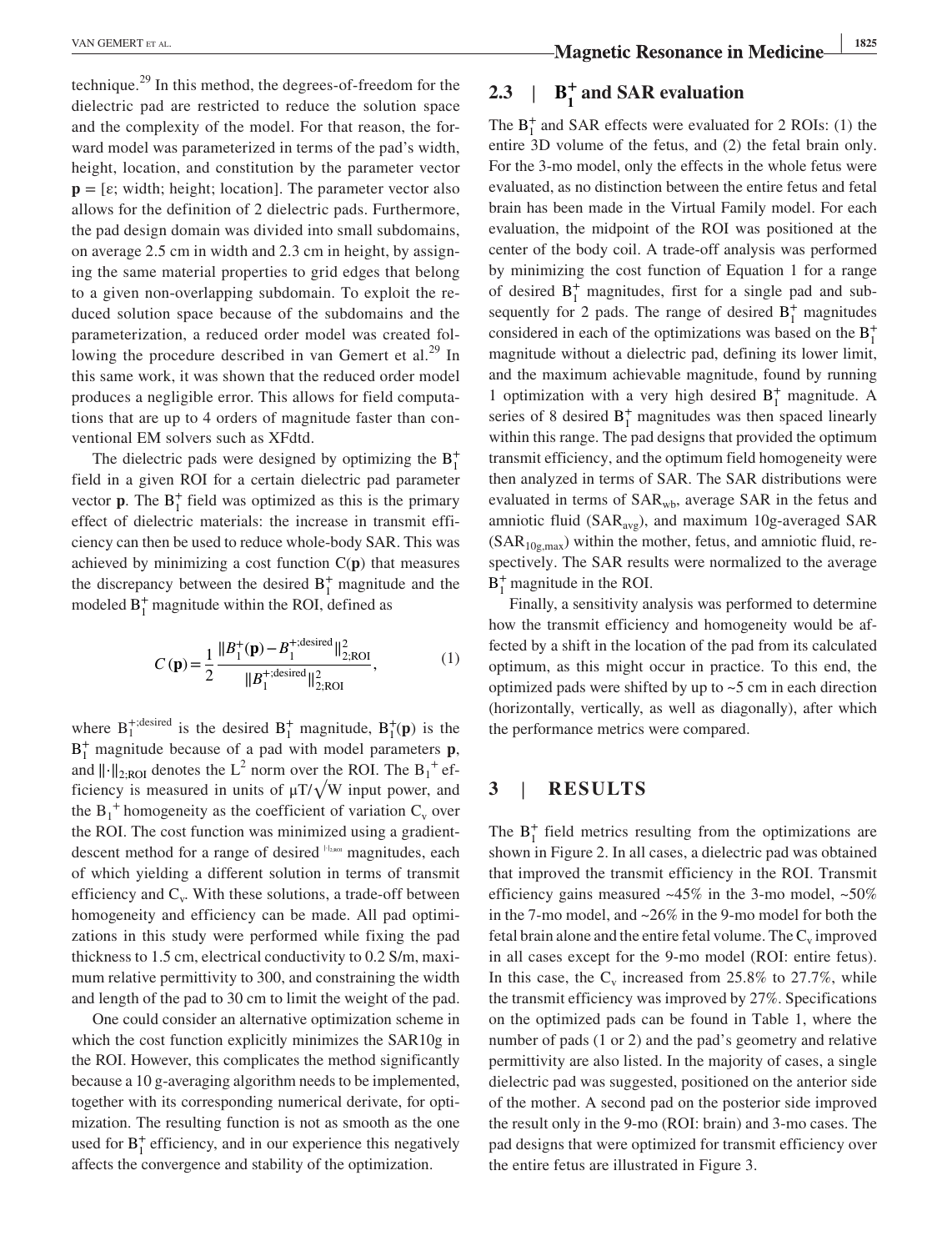

**FIGURE 2** Field improvements with respect to the no dielectric pads case for the 3rd, 7th, and 9th mo of gestation. The ROI is set either to the brain of the fetus or the entire fetus. For each sweep, the optimization algorithm was run several times using different desired  $B_1^+$  magnitudes. The symbols indicate the cases that gave the maximum  $C_v$  improvement and the maximum transmit efficiency improvement, respectively. The green square shows the result obtained from the work from Murbach et al.,<sup>10</sup> where RF shimming is being used

| Configuration                         | <b>Transmit effi-</b><br>ciency $(\mu T/\sqrt{W})$ | $C_{v}(\%)$ | <b>Anterior pad</b>                                                    | <b>Posterior pad</b>                                                   |
|---------------------------------------|----------------------------------------------------|-------------|------------------------------------------------------------------------|------------------------------------------------------------------------|
| 9 <sub>mo</sub>                       |                                                    |             |                                                                        |                                                                        |
| ROI: fetal brain                      |                                                    |             |                                                                        |                                                                        |
| No dielectric pads                    | 0.143                                              | 13.9        |                                                                        |                                                                        |
| Pad best $B_1^+$ efficiency           | $0.179 (+25.4\%)$                                  | 9.16        | $\varepsilon_r$ = 300, 18.2 × 27.9 × 1.5 cm <sup>3</sup>               | $\varepsilon_r$ = 281, 29.4 $\times$ 26.6 $\times$ 1.5 cm <sup>3</sup> |
| Pad best $C_v$                        | $0.168 (+17.8%)$                                   | 6.53        | $\varepsilon_r$ = 300, 18.1 × 25.6 × 1.5 cm <sup>3</sup>               | $\varepsilon_r$ = 300, 18.0 × 27.9 × 1.5 cm <sup>3</sup>               |
| ROI: entire fetus                     |                                                    |             |                                                                        |                                                                        |
| No dielectric pads                    | 0.109                                              | 25.8        |                                                                        |                                                                        |
| Pad best $B_1^+$ efficiency           | $0.138 (+26.6\%)$                                  | 27.7        | $\varepsilon_r$ = 300, 29.2 × 29.2 × 1.5 cm <sup>3</sup>               |                                                                        |
| Pad best $C_v$                        | $0.127 (+16.4\%)$                                  | 25.0        | $\varepsilon_r$ = 248, 24.7 $\times$ 29.2 $\times$ 1.5 cm <sup>3</sup> |                                                                        |
| 7 mo                                  |                                                    |             |                                                                        |                                                                        |
| ROI: fetal brain                      |                                                    |             |                                                                        |                                                                        |
| No dielectric pads                    | 0.161                                              | 15.8        |                                                                        |                                                                        |
| Pad best $B_1^+$ efficiency           | $0.248 (+53.9\%)$                                  | 4.23        | $\varepsilon_r$ = 300, 29.3 × 28.3 × 1.5 cm <sup>3</sup>               |                                                                        |
| Pad best $C_v$                        | $0.245 (+52.2\%)$                                  | 3.20        | $\varepsilon_r$ = 300, 29.3 × 28.3 × 1.5 cm <sup>3</sup>               |                                                                        |
| ROI: entire fetus                     |                                                    |             |                                                                        |                                                                        |
| No dielectric pads                    | 0.131                                              | 18.9        |                                                                        |                                                                        |
| Pad best $B_1^+$ efficiency           | $0.196 (+49.7%)$                                   | 12.5        | $\varepsilon_r$ = 300, 29.2 × 29.9 × 1.5 cm <sup>3</sup>               |                                                                        |
| Pad best $C_v$                        | $0.189 (+44.0\%)$                                  | 11.5        | $\varepsilon_r$ = 270, 29.2 × 29.9 × 1.5 cm <sup>3</sup>               |                                                                        |
| $3 \text{ mo}$                        |                                                    |             |                                                                        |                                                                        |
| ROI: entire fetus                     |                                                    |             |                                                                        |                                                                        |
| No dielectric pads                    | 0.209                                              | 8.05        |                                                                        |                                                                        |
| Pad best $B_1^+$ efficiency and $C_v$ | $0.303 (+45.2\%)$                                  | 1.67        | $\varepsilon_r$ = 257, 24.9 $\times$ 15.6 $\times$ 1.5 cm <sup>3</sup> | $\varepsilon_r$ = 300, 29.4 $\times$ 29.3 $\times$ 1.5 cm <sup>3</sup> |

**TABLE 1** Summary of the  $B_1^+$  transmit efficiency gains and the C<sub>v</sub> realized by the optimized dielectric pads

The ROI is set to either the fetal brain or the entire fetus and the midpoint of the ROI is positioned in the isocenter of the body coil. Results are compared for the dielectric pad that optimized either the  $B_1^+$  efficiency or homogeneity, except for the 3 mo case where both designs coincided. All quantities were normalized to 1 W input power.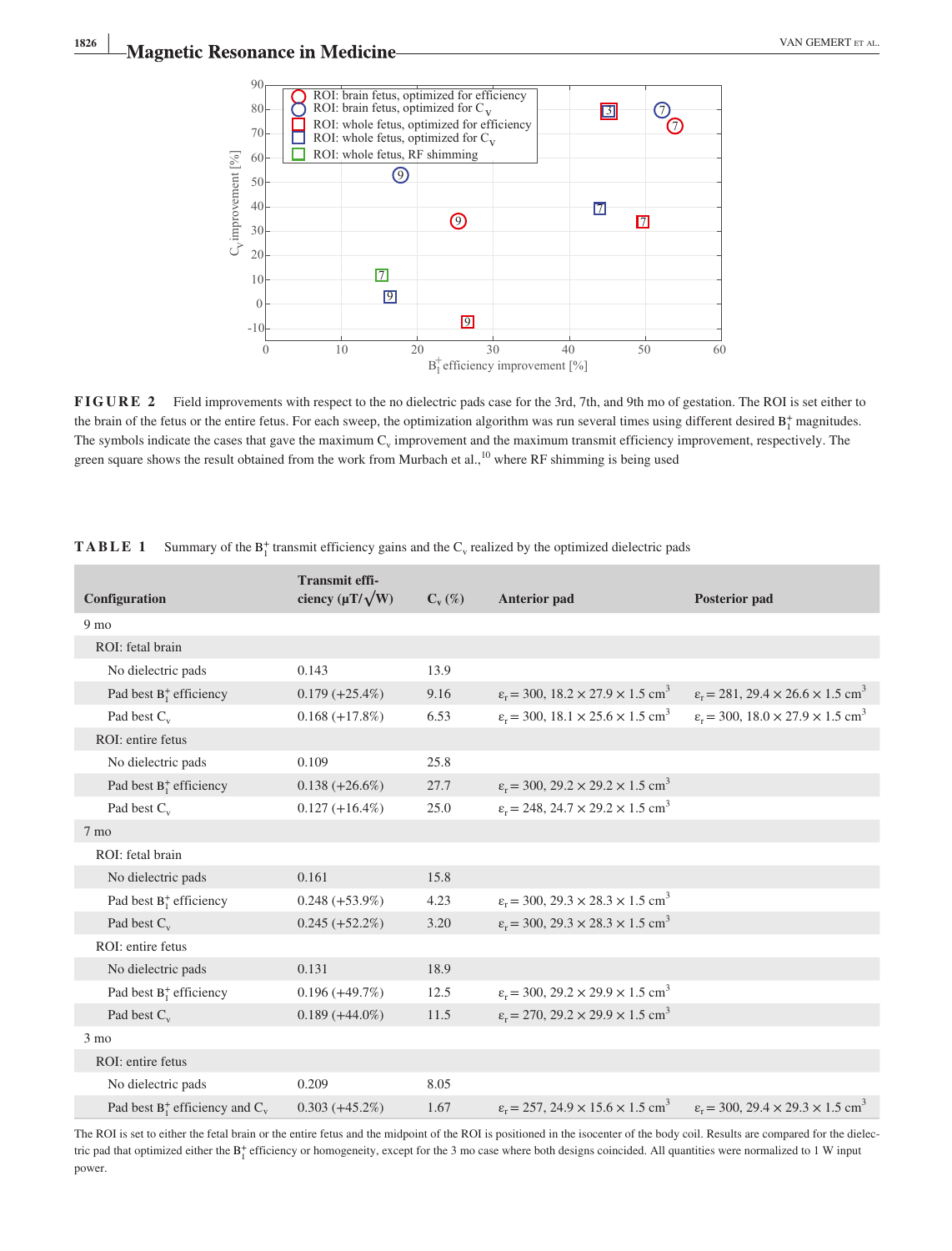

**FIGURE 3** Design of the dielectric pads. The design is shown for the optimum dielectric pads that provided the best transmit efficiency for the ROI set to the entire fetus

# **TAN GEMERT ET AL. 1827**<br>**Magnetic Resonance in Medicine**

The  $B_1^+$  fields and the  $SAR_{10g}$  distributions for the optimized pads are illustrated in Figures 4 and 5, and Figures 6 and 7, respectively, for the 7th and 9th months of gestation. The results for the 3rd month of gestation can be found Supporting Information Figure S1. The Maximum  $SAR<sub>10g</sub>$  values are summarized in Table 2 (including the results for the pads that provided the minimum  $C_v$ ). For the  $SAR_{wb}$  normalized case, the spatial pattern of the  $SAR_{10g}$  was quite similar to that without dielectric pads, which is consistent with previous studies.<sup>20,23,25</sup> In the 3rd and 6th column of Figures 6 and 7, the  $B_1^+$  normalized  $SAR_{10g}$  data is shown for the case with dielectric pads, indicating a substantial reduction in peak local SAR throughout the configuration.

For all SAR evaluations, a decrease in  $SAR_{wb}$  was observed when optimized pads are in place. Specifically, the  $SAR<sub>wb</sub>$  was reduced by more than 53%, 55%, and 31% for the 3rd, 7th, and 9th months of gestation, respectively. For the pads that minimized  $C_v$ , the reductions in  $SAR_{wb}$  were slightly lower (i.e., 53%, 51% and 23%). The  $SAR_{avg}$  and



**FIGURE 4**  $B_1^+$  fields for the 9th mo of gestation. The crosssections shown are obtained through the midpoint of the ROI. The 1st and 2nd column are normalized to 1 W input power. The 3rd column is normalized for  $B_1^+$  (i.e., the same  $B_1^+$  magnitude is achieved within the ROI as in the case without dielectric pads). For an equal  $B_1^+$  magnitude within the ROI, the input power is reduced in all configurations



**FIGURE 5** B<sup>+</sup><sub>1</sub> fields for the 7th mo of gestation. The crosssections shown are obtained through the midpoint of the ROI. The 1st and 2nd column are normalized to 1 W input power. The 3rd column is normalized for  $B_1^+$  (i.e., the same  $B_1^+$  magnitude is achieved within the ROI as in the case without dielectric pads). For an equal  $B_1^+$  magnitude within the ROI, the input power is reduced in all configurations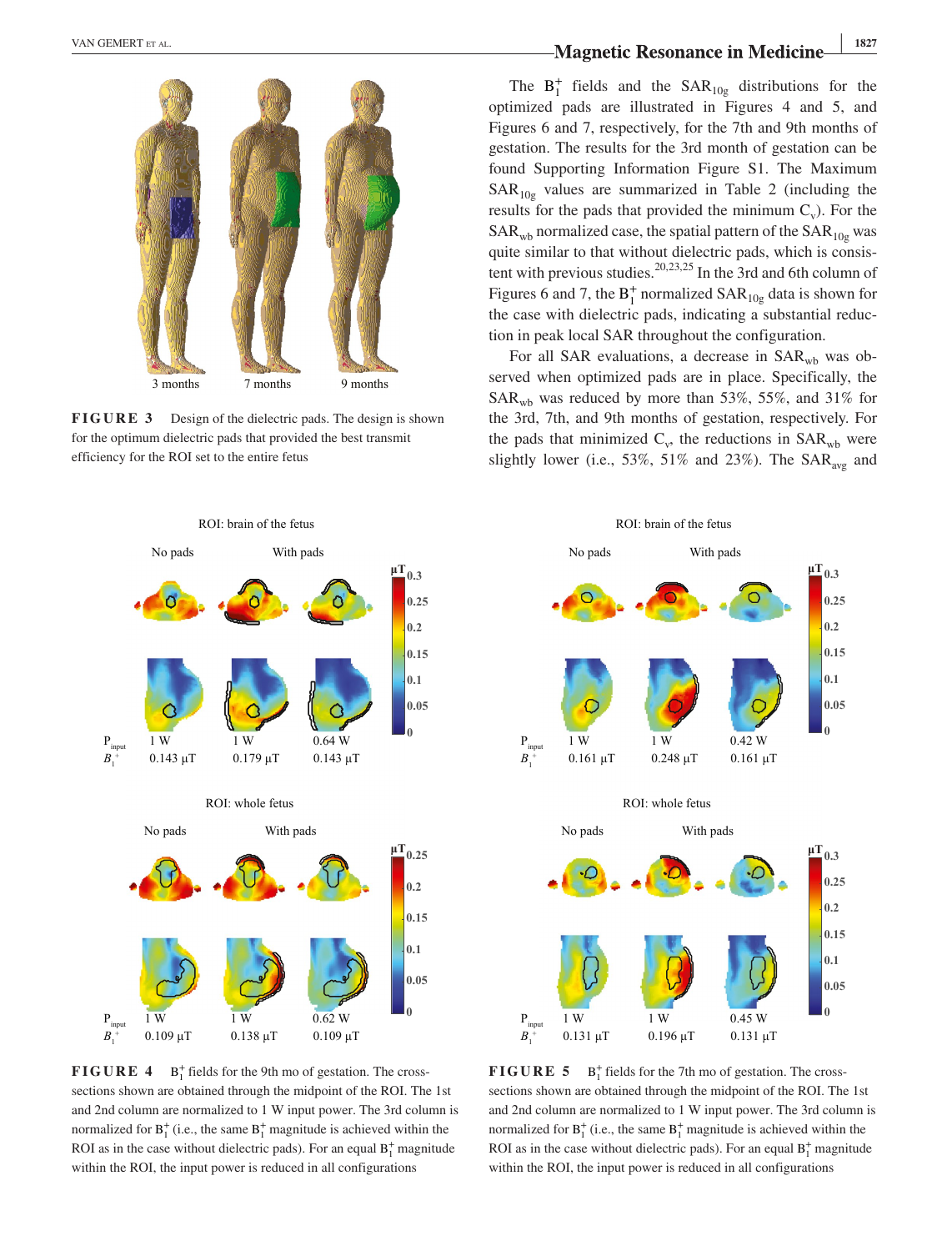

**FIGURE 6** Maximum intensity projections of the  $SAR_{10g}$ evaluated for the 9th mo of gestation. The 1st and 2nd column are normalized to  $SAR_{wb} = 2$  W/kg. The 3rd column is normalized for  $B_1^+$ (i.e., the same  $B_1^+$  magnitude is achieved within the ROI as in the case without dielectric pads). For an equal  $B_1^+$  magnitude within the ROI,  $SAR<sub>10g</sub>$  is reduced in all configurations

 $SAR<sub>10g,max</sub>$  were reduced in almost all cases, except for the 9‐mo case where the pad was optimized to achieve a minimum  $C_v$ . Here, an increased SAR<sub>10g,max</sub> in the fetus of 6–14% was seen. The largest reductions in SAR are generally observed in the mother. For the 9‐mo model, the amniotic fluid showed intermediate reductions in SAR<sub>avg</sub>, and only small variations were observed in the fetus. In the other 2 models, similar gains were observed in the fetus and the amniotic fluid.

The results from the sensitivity analysis are shown in Table 3. The performance metrics of the optimized dielectric pads are quite robust to small changes in the optimum location of the pad (up to 5 cm in each direction), which is consistent with previous findings. Except for the 9 mo gestational age (ROI set to the entire fetus), the dielectric pads still improve the efficiency and field homogeneity with respect to the no dielectric pads case.



**FIGURE 7** Maximum intensity projections of the  $SAR_{10g}$ evaluated for the 7th mo of gestation. The 1st and 2nd column are normalized to  $SAR_{wb} = 2$  W/kg. The 3rd column is normalized for  $B_1^+$ (i.e., the same  $B_1^+$  magnitude is achieved within the ROI as in the case without dielectric pads). For an equal  $B_1^+$  magnitude within the ROI,  $SAR<sub>10g</sub>$  is reduced in all configurations

# **4** | **DISCUSSION AND CONCLUSIONS**

In this study, the effects of optimized dielectric pads on the  $B_1^+$ field and associated SAR in fetal imaging at 3T have been simulated. The SAR evaluation in this work is based on the practical situation in which the same imaging protocol is run for the cases with and without the dielectric pad (i.e., the same average  $B_1^+$ value is realized in both scans). This means that the SAR values reported should be normalized to the average  $B_1^+$  value within the particular ROI. The results show that, in general, considerable increases in both simulated transmit efficiency and homogeneity as well as reductions in whole-body and local  $B_1^+$ ‐normalized SAR can be obtained using optimized dielectric pads, suggesting an improved safety of fetal imaging at 3T.

In the current design study, for practical reasons, both the dimensions as well as the relative permittivity of the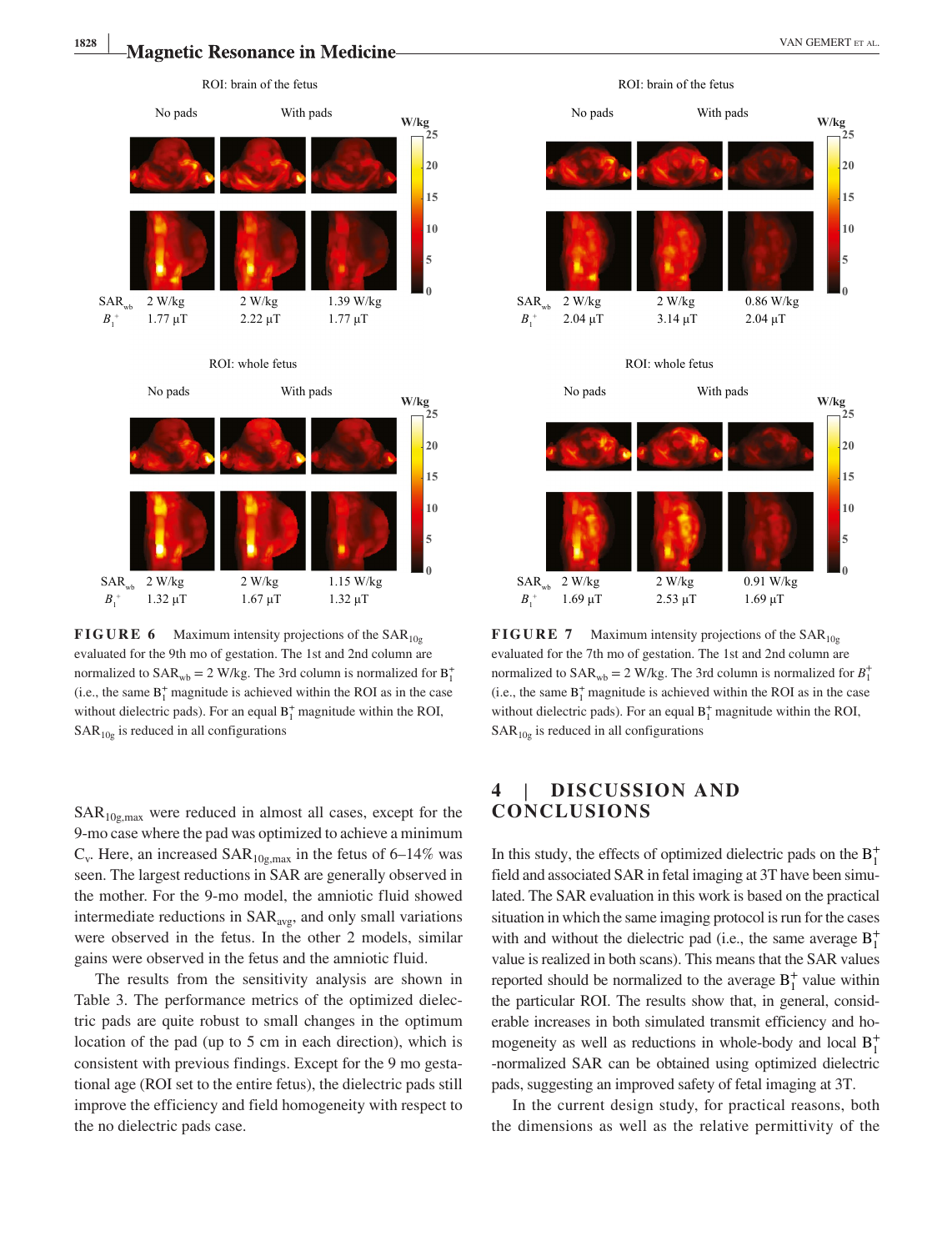### **TABLE 2** Summary of the SAR evaluations

|                                          | $SAR_{wh}$ (W/kg) | $SAR_{avg}$ (W/kg) |                 | $SAR10g,max$ (W/kg) |               |                 |
|------------------------------------------|-------------------|--------------------|-----------------|---------------------|---------------|-----------------|
| Configuration                            | <b>Mother</b>     | <b>Fetus</b>       | <b>Amniotic</b> | <b>Mother</b>       | <b>Fetus</b>  | <b>Amniotic</b> |
| 9 <sub>mo</sub>                          |                   |                    |                 |                     |               |                 |
| ROI: fetal brain                         |                   |                    |                 |                     |               |                 |
| No dielectric pads                       | 2.00              | 1.04               | 2.65            | 25.4                | 7.11          | 15.3            |
| Pad best $B_1^+$ efficiency              | $1.39(-31%)$      | $0.88 (-15%)$      | $1.90(-28%)$    | $15.6(-38%)$        | $6.49(-9%)$   | $10.1 (-34%)$   |
| Pad best $C_v$                           | $1.55(-23%)$      | $1.03(-1%)$        | $2.22(-16%)$    | $18.4 (-27%)$       | $8.13(+14\%)$ | $10.8(-30\%)$   |
| ROI: entire fetus                        |                   |                    |                 |                     |               |                 |
| No dielectric pads                       | 2.00              | 1.01               | 2.80            | 29.3                | 7.48          | 15.1            |
| Pad best $B_1^+$ efficiency              | $1.15(-42%)$      | $0.92(-9%)$        | $2.08(-26%)$    | $15.6(-47%)$        | $6.75(-10\%)$ | $8.08(-47%)$    |
| Pad best $C_v$                           | $1.47(-27%)$      | $1.04 (+3%)$       | $2.52(-10\%)$   | $19.4 (-34%)$       | 7.91 $(+6%)$  | $12.0(-20\%)$   |
| 7 <sub>mo</sub>                          |                   |                    |                 |                     |               |                 |
| ROI: fetal brain                         |                   |                    |                 |                     |               |                 |
| No dielectric pads                       | 2.00              | 2.00               | 4.35            | 19.8                | 12.8          | 13.7            |
| Pad best $B_1^+$ efficiency              | $0.86(-57%)$      | $1.18(-41\%)$      | $2.66(-39%)$    | $7.47(-62%)$        | $5.54(-57%)$  | $6.01(-56%)$    |
| Pad best $C_v$                           | $0.88(-56%)$      | $1.24(-38%)$       | $2.80(-36%)$    | $7.73(-61%)$        | $5.93(-54%)$  | $6.41 (-53%)$   |
| ROI: entire fetus                        |                   |                    |                 |                     |               |                 |
| No dielectric pads                       | 2.00              | 2.32               | 5.02            | 24.4                | 14.9          | 16.1            |
| Pad best $B_1^+$ efficiency              | $0.91 (-55%)$     | $1.48(-36%)$       | $3.50(-30\%)$   | $8.88(-64%)$        | $7.79(-48%)$  | $8.52(-47%)$    |
| Pad best $C_v$                           | $0.98 (-51%)$     | $1.57(-32%)$       | $3.64 (-28%)$   | $9.73(-60%)$        | $8.30(-44%)$  | $9.09(-44%)$    |
| $3 \text{ mo}$                           |                   |                    |                 |                     |               |                 |
| ROI: entire fetus                        |                   |                    |                 |                     |               |                 |
| No dielectric pads                       | 2.00              | 1.6                | 1.32            | 22.1                | 2.68          | 2.91            |
| Pad best $B_1^+$ efficiency<br>and $C_v$ | $0.94 (-53%)$     | $1.33(-17%)$       | $1.13(-14%)$    | $9.66(-56%)$        | $2.03(-24%)$  | $2.04(-30\%)$   |

The ROI is set to the fetal brain or the entire fetus and the midpoint of the ROI is positioned in the magnet isocenter. SAR values for the no dielectric pads case are normalized to a SAR<sub>wb</sub> of 2 W/kg. The dielectric pad cases are normalized to the average  $B_1^+$  magnitude in the ROI obtained when no dielectric pads are used (i.e., the same  $B_1^+$  magnitude is reached in the ROI). All percentages in the SAR<sub>wb</sub>, SAR<sub>avg</sub>, and SAR<sub>10g, max</sub> columns are with respect to the original configuration (i.e., where no dielectric pads are being used).

**TABLE 3** Sensitivity analysis of the dielectric pad with respect to the  $B_1^+$  transmit efficiency gains and the  $C_v$  realized by the optimized dielectric pads

|                      | Shift of $\sim$ 2.5 cm                               |                                  | Shift of $\sim$ 5 cm                                   |                                  |  |
|----------------------|------------------------------------------------------|----------------------------------|--------------------------------------------------------|----------------------------------|--|
| <b>Configuration</b> | Worst case transmit efficiency<br>degradation $(\%)$ | <b>Worst case</b><br>$C_{v}(\%)$ | Worst case transmit efficiency deg-<br>radation $(\%)$ | <b>Worst case</b><br>$C_{v}(\%)$ |  |
| 9 <sub>mo</sub>      |                                                      |                                  |                                                        |                                  |  |
| ROI: fetal brain     | 5.6                                                  | 10.7                             | 8.1                                                    | 13.5                             |  |
| ROI: entire fetus    | 7.4                                                  | 28.4                             | 12.9                                                   | 28.4                             |  |
| $7 \text{ mo}$       |                                                      |                                  |                                                        |                                  |  |
| ROI: fetal brain     | 5.0                                                  | 6.9                              | 13.7                                                   | 10.4                             |  |
| ROI: entire fetus    | 6.0                                                  | 15.7                             | 9.6                                                    | 18.6                             |  |
| $3 \text{ mo}$       |                                                      |                                  |                                                        |                                  |  |
| ROI: entire fetus    | 6.7                                                  | 3.4                              | 11.4                                                   | 5.6                              |  |

The ROI is set to either the fetal brain or the entire fetus and the midpoint of the ROI is positioned in the isocenter of the body coil. A spatial shift is applied in all directions of  $\sim$ 2.5 cm and 5 cm. The worst case transmit efficiency degradation is depicted and the maximum obtained C<sub>v</sub>.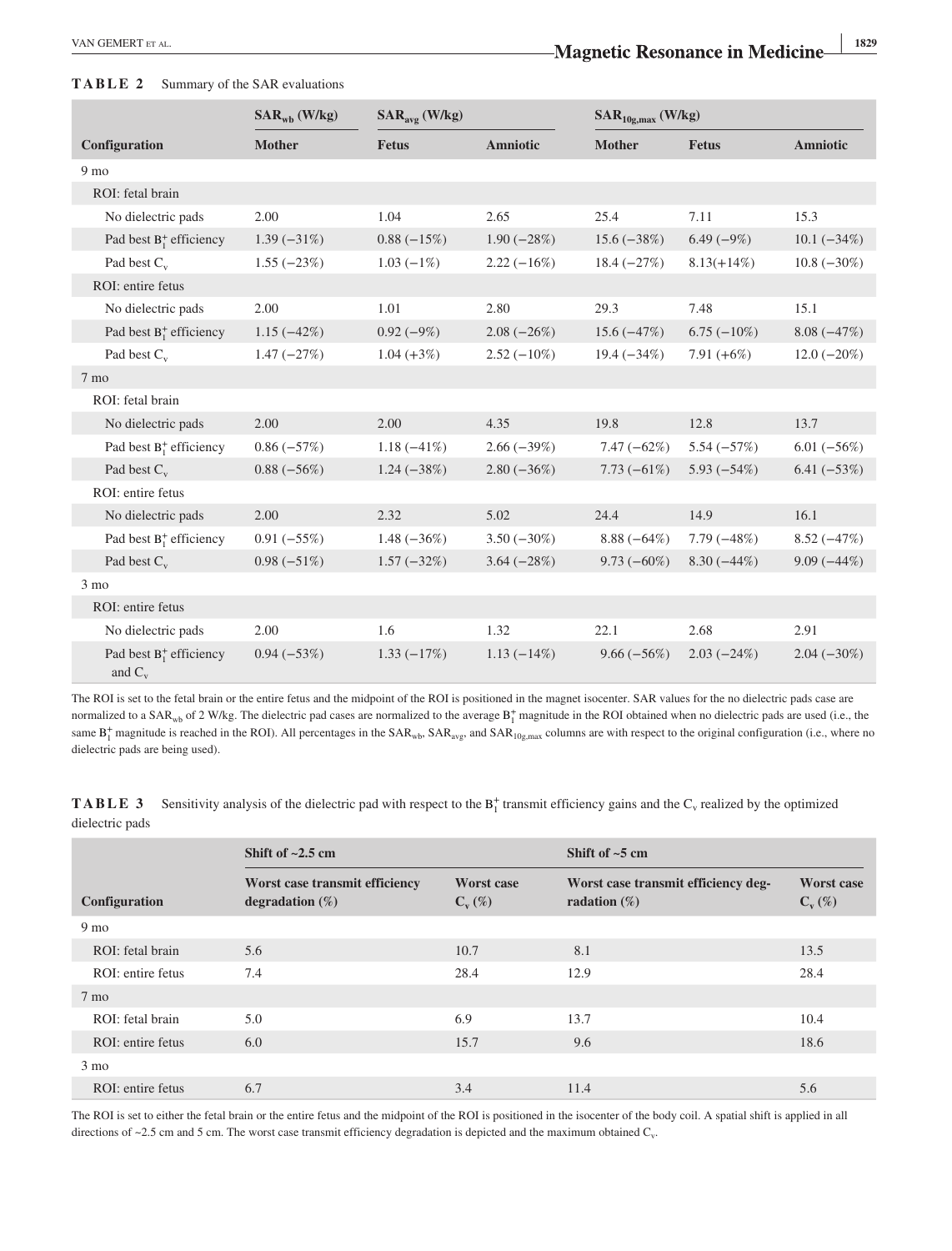# **Magnetic Resonance in Medicine Magnetic Resonance in Medicine**

pad were restricted. Higher transmit efficiency gains are attainable when we relax these constraints. For example, the transmit efficiency can be increased by up to 36% for the 9‐mo (ROI: fetus) model instead of the 27% reported here, however, this would require a dielectric pad exceeding 15 kg in weight. Our constraints ensure that the weight of the dielectric pad stays below 4 kg, which is considered a suitable limit to preserve subject comfort based on previous experience at our institute.

The possibility of using a universal pad for imaging the whole fetus for all 3 studied gestational ages was also investigated. Therefore, the optimal pad that was found in the 7‐ and 9‐mo models (that were identical except for their location) was also used for the 3‐mo model. This resulted in a small compromise compared to the optimum design (i.e., the  $B_1^+$ efficiency gain decreased from 45.2% to 42.7%, and the  $C_v$ increases from 1.7% to 6.9%).

It should be noted that, compared to the study of Murbach et al., $^{10}$  different SAR results were found for the 7-mo configuration where no shimming is applied and where no dielectric pads are used. Specifically, the  $SAR_{10g}$  in the fetus and amniotic fluid reached values that were twice as low as compared to our study. These differences may be caused by differences in either the coil model or the subject meshing; our pregnant models were limited to a uniform and isotropic spatial resolution of 5 mm, whereas the model from Murbach et al. $^{10}$  supported a higher spatial resolution. These differences should, however, not change the conclusions with respect to the relative effects of the dielectric materials, which are independent from the reference model.

IEC 60601‐2‐33 suggests that pregnant women should only undergo scans that are performed in normal operating mode that limits the  $SAR_{wb}$  to 2 W/kg. However, whether this normal operational mode is in fact safe in terms of the local tissue temperature is a concern also raised in the context of RF shimming by Murbach et al. $^{10}$  and certainly needs much further investigation in the context of dielectric shimming as well. In addition, the fact that the body models used on the MR scanners themselves to calculate SAR do not accurately reflect the anatomy of pregnancy at different stages is another concern that needs to be investigated more thoroughly. Therefore, although the current work shows that dielectric pads reduce the  $B_1^+$ -normalized SAR10 g for a given model, and provided that identical imaging parameters are used in a fixed imaging protocol the safety is improved, this should in no way be construed as a general statement that fetal imaging is "safe" at 3 T.

With respect to future work on dielectric pads, the anatomic body model used in this study is currently limited to a 5‐mm isotropic resolution: this is currently restricted by the availability of higher resolution anatomic models only for specific electromagnetic modeling platforms. Although this resolution is sufficient for local SAR assessment at 3T (see e.g., Homann et al.),  $33$  it would be an improvement to this pad design study to also incorporate finer anatomic details. Furthermore, the number of pregnant body models was limited to 3, because others are currently not available. This would help to answer more definitively the question of how effective a single or perhaps 2 or 3 "universal" pads would be for different gestational stages, rather than considering patient‐specific designs. The incorporation of different thermal models to estimate temperature increases during scanning is also an important aspect of future work, although again, this is currently somewhat limited by the small number of human body models available.

In conclusion, we have shown in simulations that optimized high permittivity pads can improve the transmit field homogeneity and efficiency in the fetus and also reduce the  $B_1^+$ -normalized SAR in the 3rd, 7th, and 9th mo of gestation.

### **ACKNOWLEDGMENTS**

This project was funded by the Dutch Technology Foundation (STW) project 13375 and the European Research Council Advanced grant 670629 NOMA MRI.

### **REFERENCES**

- 1. Frates MC, Kumar AJ, Benson CB, Ward VL, Tempany CM. Fetal anomalies: comparison of MR imaging and US for diagnosis. *Radiology*. 2004;232:398–404.
- 2. Saleem SN. Fetal MRI: an approach to practice: a review. *J Adv Res*. 2014;5:507–523.
- 3. Manganaro L, Bernardo S, Antonelli A, Vinci V, Saldari M, Catalano C. Fetal MRI of the central nervous system: state‐of‐the‐ art. *Eur J Radiol*. 2017;93:273–283.
- 4. Krishnamurthy U, Neelavalli J, Mody S, et al. MR imaging of the fetal brain at 1.5T and 3.0T field strengths: comparing specific absorption rate (SAR) and image quality. *J Perinat Med*. 2015;43:209–220.
- 5. Weisstanner C, Gruber GM, Brugger PC, et al. Fetal MRI at 3T ready for routine use? *Br J Radiol*. 2017;90:20160362.
- 6. Victoria T, Johnson AM, Edgar JC, Zarnow DM, Vossough A, Jaramillo D. Comparison between 1.5‐T and 3‐T MRI for fetal imaging: is there an advantage to imaging with a higher field strength? *AJR Am J Roentgenol*. 2016;206:195–201.
- 7. Bernstein MA, Huston J, Ward HA. Imaging artifacts at 3.0 T. *J Magn Reson Imaging*. 2006;24:735–746.
- 8. Chang KJ, Kamel IR. Abdominal imaging at 3T: challenges and solutions. *Appl Radiol*. 2010;39:22.
- 9. Dietrich O, Reiser MF, Schoenberg SO. Artifacts in 3‐T MRI: physical background and reduction strategies. *Eur J Radiol*. 2008;65:29–35.
- 10. Murbach M, Neufeld E, Samaras T, et al. Pregnant women models analyzed for RF exposure and temperature increase in 3T RF shimmed birdcages. *Magn Reson Med*. 2017;77:2048–2056.
- 11. Hand JW, Li Y, Hajnal JV. Numerical study of RF exposure and the resulting temperature rise in the foetus during a magnetic resonance procedure. *Phys Med Biol*. 2010;55:913–930.